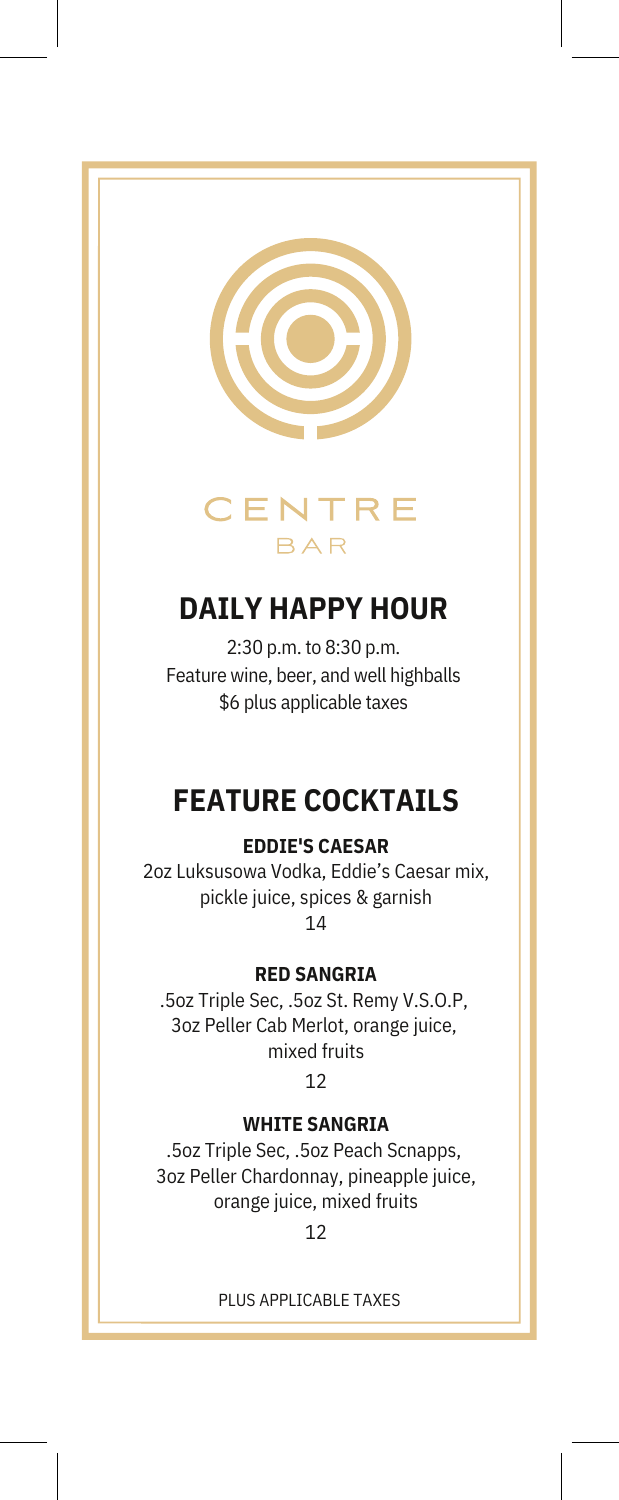# SELECT SPIRITS

| <b>VODKA</b>            | 1 <sub>oz</sub> |
|-------------------------|-----------------|
| Ketel One               | 9               |
| Ciroc                   | 10              |
| <b>Grey Goose</b>       | 10              |
| Belvedere               | 10              |
| Titos                   | 10              |
| <b>GIN</b>              |                 |
| Hendricks               | 9               |
| Empress                 | 9               |
| Tanqueray #10           | 9               |
| <b>TEQUILA</b>          |                 |
| Don Julio Blanco        | 11              |
| Don Julio Reposado      | 16              |
| Don Julio 1942          | 22              |
| <b>BOURBON</b>          |                 |
| <b>Makers Mark</b>      | 9               |
| <b>Bulleit</b>          | 8               |
| <b>Woodford Reserve</b> | 11              |
| <b>WHISKEY</b>          |                 |
| Glenlivet 12 Y.O.       | 11              |
| Johnnie Walker Black    | 11              |
| Oban 14 Y.O.            | 16              |
| Lagavulin 16 Y.O.       | 20              |
| Johnnie Walker Blue     | 32              |
| <b>COGNAC</b>           |                 |
| <b>Hennessy VS</b>      | 12              |
| Remy Martin VSOP        | 15              |
| <b>Hennessy VSOP</b>    | 16              |
| Hennessy XO             | 32              |
| Remy Martin XO          | 32              |

## SPARKLING & CHAMPAGNE

| <b>GLASS</b>         |     |
|----------------------|-----|
| <b>Bottega</b>       | 13  |
| <b>BOTTLE</b>        |     |
| <b>Bottega</b>       | 52  |
| Piper Heidsieck      | 126 |
| <b>Vueve Cliquet</b> | 146 |
| Dom Perignon         | 475 |
|                      |     |

#### PLUS APPLICABLE TAXES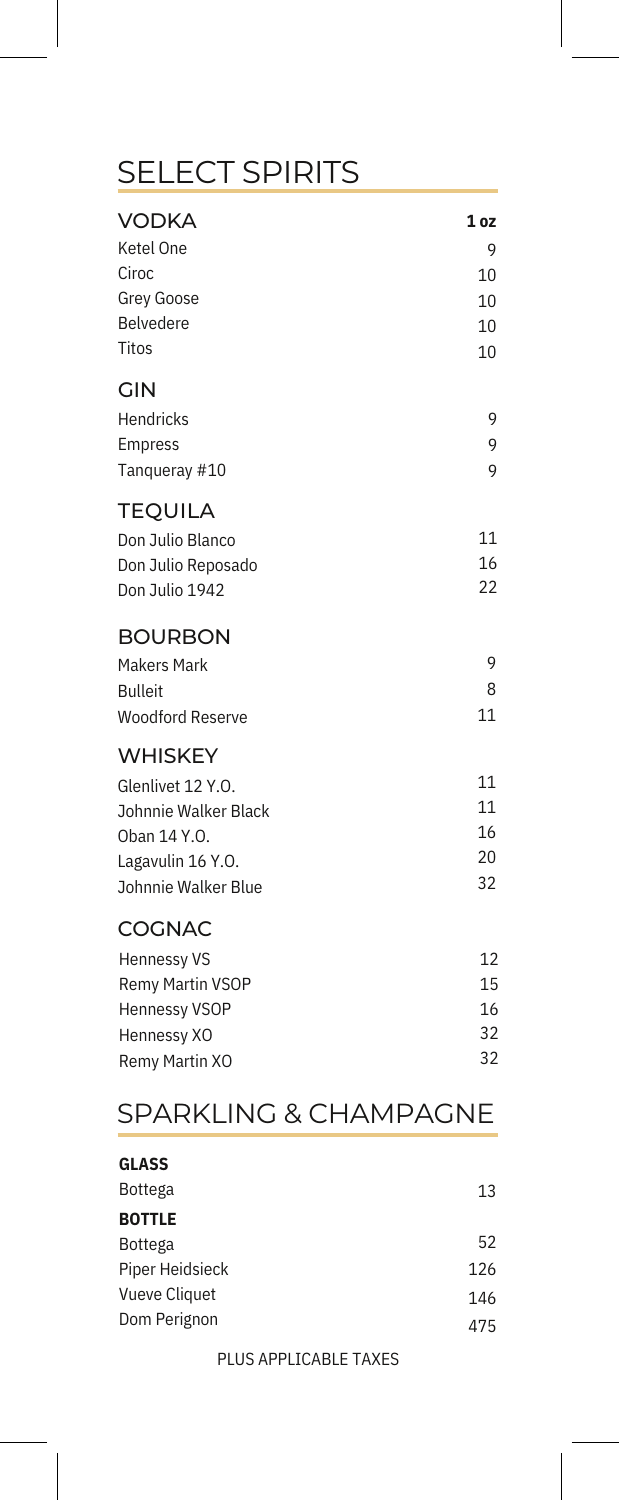### DRAFT

| Old Style Pilsner                     | 7 |
|---------------------------------------|---|
| Molson Canadian Draught               | 8 |
| Granville Island Cypress Honey Lager  | 8 |
| Granville Island English Bay Pale Ale | 8 |
| Granville Island Juice Box IPA        | 9 |
| Granville Island Peach Sour           | 9 |
| Belgian Moon Wheat Ale                | 9 |
| Guinness Stout                        | 9 |
| Heineken Lager                        | 9 |
| Strongbow                             | 8 |
|                                       |   |

## BOTTLE

| Canadian Lager                    |   |
|-----------------------------------|---|
| Coors Light                       | 7 |
| Heineken                          | 8 |
| Okanagan Cider Apple, Pear, Peach | 7 |
| Corona                            | 8 |
| Peroni, Italy                     | 8 |
| Smirnoff Ice                      | 8 |
| No Boats on Sunday Cider          | 9 |
| Nude Vodka Soda / Lime            | 7 |
|                                   |   |

# WINE

| RED                                 | 6 oz 9 oz |    |
|-------------------------------------|-----------|----|
| Peller Merlot BC                    | 8         | 12 |
| Peller Cabernet Merlot BC           | 8         | 12 |
| Mt Boucherie Pinot Noir BC          | 12        | 18 |
| Sandhill Cabernet Merlot BC         | 14        | 21 |
| Rust Wine co. Zinfandel BC          | 16        | 24 |
| Decoy Cabernet Sauvignon Cal. USA   | 18        | 27 |
|                                     |           |    |
| <b>WHITE</b>                        | 6 oz 9 oz |    |
| Peller Sauvignon Blanc BC           | 8         | 12 |
| Peller Chardonnay BC                | 8         | 12 |
| Red Rooster Pinot Gris BC           | 10        | 15 |
| Red Rooster Gewürztraminer BC       | 10        | 15 |
| Mt Boucherie Gewürztraminer BC      | 10        | 15 |
| Oyster Bay Sauvignon Blanc NZ       | 14        | 21 |
| Kendall Jackson Chardonnay Cal. USA | 14        | 21 |